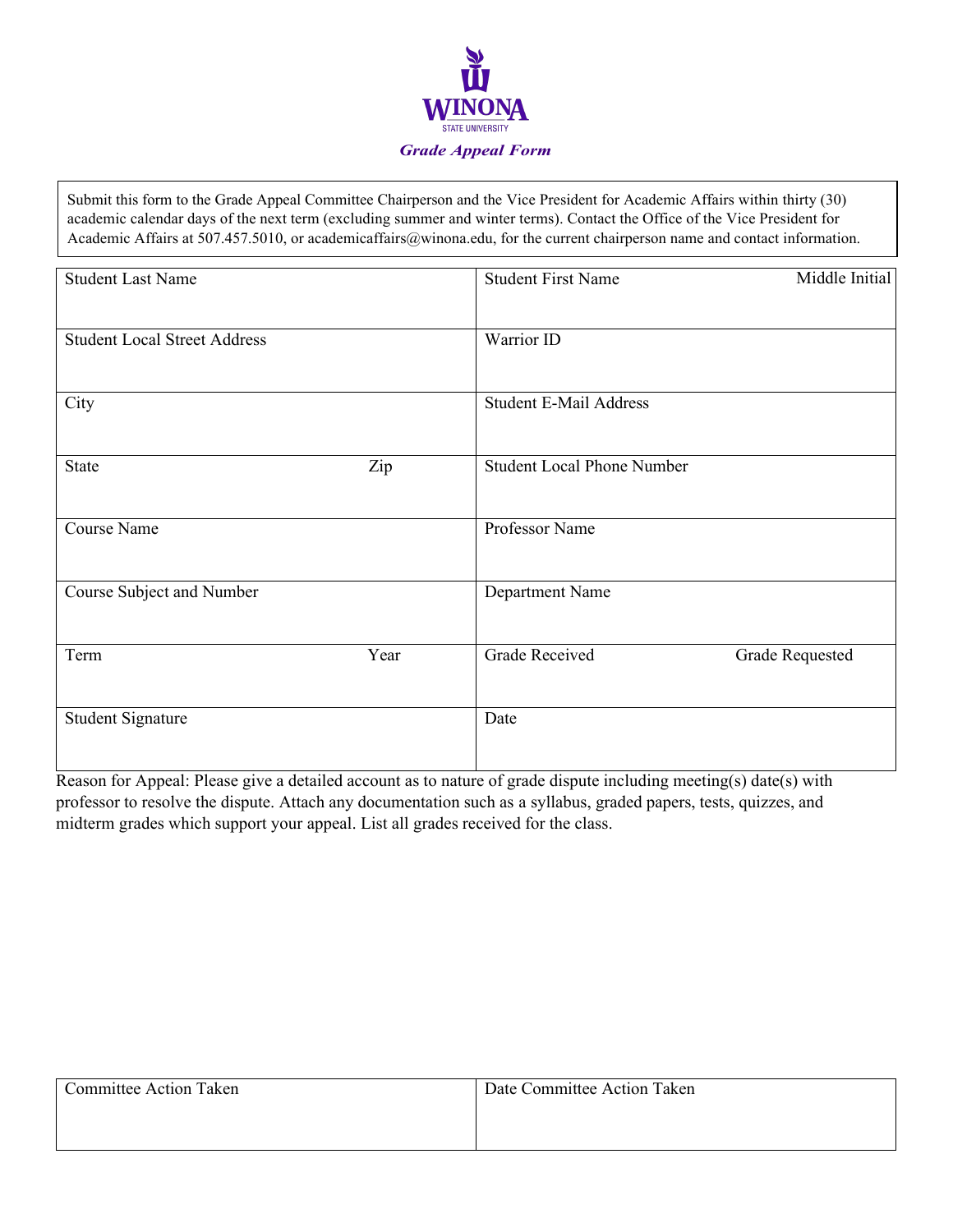

Vice President for Academic Affairs | 211 Somsen Hall (P) 507.457.5010 | (E) [academicaffairs@winona.edu](mailto:academicaffairs@winona.edu)

## *Grade Appeal Process*

- 1. Any student who wishes to appeal a grade must confer with the instructor within the first 10 (ten) academic calendar days of the next term (excluding summer and winter terms) in an attempt to resolve the dispute.
- 2. If the student and faculty member come to agreement, the process ends.
- 3. If the student and the faculty member do not come to agreement, the student may file a written grade appeal, using the Grade Appeal Form available online. The written appeal must be sent to the Grade Appeals Committee (GAC) chairperson within 30 academic calendar days of the next term (excluding summer and winter terms); a copy of the appeal must be sent to the Vice President for Academic Affairs.
- 4. Upon receiving a student's request for a grade appeal, the GAC chair will forward a copy of the Grade Appeal Form to the instructor and to the office of the Vice President for Academic Affairs/Chief Academic Officer (VPAA/CAO). The GAC chair will then appoint a Hearing Subcommittee from the membership of the GAC.
- 5. Upon receiving notice of a grade appeal, the instructor may:
	- Request an in-person meeting with the GAC Hearing Subcommittee to present documentation and rationale for the original grade
	- Submit written documentation and rationale to the GAC Hearing Subcommittee
	- Submit oral rationale to the GAC Hearing Subcommittee through telecommunication

The instructor is not obligated to respond to the GAC Hearing Subcommittee.

- 6. The Hearing Committee, a subcommittee of the GAC, will review the case as presented by the student and faculty member. The Hearing Subcommittee may request an additional meeting with the instructor and/or request additional documentation based on questions that arise. Both parties are entitled to assistance and advice from members of the academic community in presenting their case to the subcommittee.
- 7. The Hearing Subcommittee, after reviewing all relevant materials presented by the student and instructor, will present the GAC chair with one of the following recommendations (including rationale):
	- Make no change in the grade
	- Reevaluate the student's academic work
	- Change the grade
- 8. The GAC chair will convey the recommendation to the student. The GAC chair will convey the recommendation and rationale to the instructor and the VPAA/CAO. After this step has been taken, the GAC and its Hearing Subcommittee will have no further direct involvement in the process.